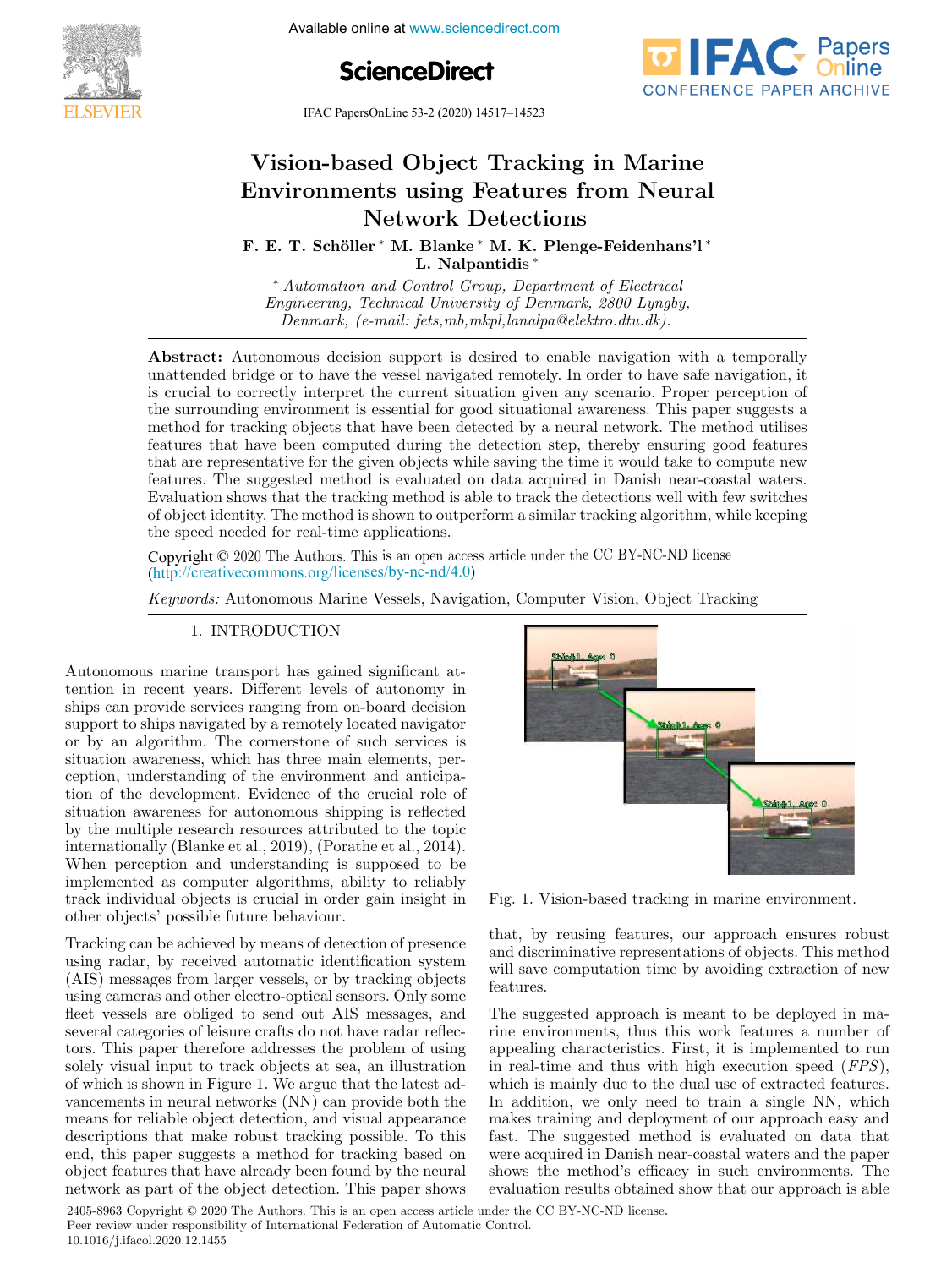to detect relevant objects and track them over long periods of time with few switches of object identity. Finally, in some cases where the tracking of an object is lost for any given reason, our method is shown able to resume tracking of lost target and reassign the appropriate object ID. The contribution of this paper is hence twofold: (i) we propose a real-time tracking algorithm for marine environments and (ii) we show that the features extracted for object detection can be reused also for tracking, thus removing the need for a second feature extraction step.

Table 1. Abbreviations and Acronyms

| acronym     | explanation                        |
|-------------|------------------------------------|
| NΝ          | Neural Network                     |
| DL.         | Deep Learning                      |
| <b>FPS</b>  | Frames per Second                  |
| IoU         | Intersection over Union            |
| <b>MOTP</b> | Multiple Object Tracking Precision |
| <b>MOTA</b> | Multiple Object Tracking Accuracy  |

#### 2. PROBLEM DEFINITION

Our purpose is to track multiple objects from a sequence of images, using detections provided by a NN. The problem is as follows:

Given: A list of predicted objects with the attributes:

- Pixel coordinates for upper left and lower right corner of the bounding rectangle surrounding the object (bounding box)
- A feature vector that describes the appearance of the contents of the bounding box

Derive: An algorithm that can track each of the objects contained in the bounding boxes over consecutive frames.

### 2.1 Problem breakdown

From corner coordinates of the bounding rectangle for object *i*, we calculate its centre as  $[x_c^i, y_c^i]$ , the ratio  $r^i$ between height and width, the aspect ratio, and the area of the rectangle,  $s^i$ . With velocity vector of the centre,  $[\dot{x}_c^i, \dot{y}_c^i]$ , and rate of change of area,  $\dot{s}^i$ , prediction of bounding box motion in picture coordinates is governed by a state space equation. Using  $\mathbf{x} = [x_c^i, y_c^i, s^i, r^i, \dot{x}_c^i, \dot{y}_c^i, \dot{s}^i]^T$ . The following predictor assumes unknown centre velocity and bounding box area. With  $k = 1, \dots$  denoting discrete time (frame number being processed) and  $t_k$  the time stamp, the predictor for motion of the bounding box for object  $i$  is,

$$
\begin{aligned} \hat{\mathbf{x}}_{k+1}^i &= \mathbf{A}_d (t_{k+1} - t_k) \hat{\mathbf{x}}_k^i + \mathbf{K}_k^i \left( \mathbf{y}_k^i - \hat{\mathbf{y}}_k^i \right) \\ \hat{\mathbf{y}}_k^i &= \mathbf{C}_d \hat{\mathbf{x}}_k^i \end{aligned} \tag{1}
$$

Where the linear state space model  ${A_d, C_d}$  is the discrete prediction model, mapping observations  $y_k^i$  =  $[x_c^i, y_c^i, s^i, r^i]_k^T$  to the states  $\mathbf{x}_k^i$  and  $\mathbf{K}_k^i$  being the predictor gain matrix. The predictor gain is calculated using a Kalman filter design (Lappe, 2015) with measurement covariance  $\mathbf{R}_d$  and process covariance  $\mathbf{Q}_d$  chosen to give adequate tracking performance. With  $y_k^i$  being calculated for all bounding boxes of objects estimated in image frame  $k$ , the predictor in Equation 1 is used to track development in positions of detected objects in an image. The crucial

point is that i shall refer to the same object in consecutive frames.

### 2.2 Proposed solution

Solving this allocation puzzle would answer the problem formulated above. The paper shows how the combined allocation and prediction challenge is resolved in a sequence using four steps: in the first step, objects are detected using a NN; in the second, the expected location of all tracked objects is predicted for the new image; in the third, the features derived during object detection are used together with the predicted location of the tracked object to determine which objects correspond to detections in the new frame; in the fourth step, the bounding boxes found by the NN are used as input to the predictor in Equation 1. The overall structure of the proposed tracking algorithm is illustrated by the overall flowchart in Figure 2.



Fig. 2. Block diagram showing the structure of the tracking algorithm

# 3. RELATED WORK

Algorithms based on Deep Learning (DL) have proven to be very effective tools for visual object detection (Chatfield et al., 2014), as also attested by the vast plethora of relevant literature. The strength of DL algorithms originates from their inherent ability to learn and extract robust and discriminative object features automatically (Dara and Tumma, 2018), as opposed to human-crafted feature extractors. The use of NN-generated features can provide robust object detection results, even in challenging environmental conditions, such as in marine environments, which can be subsequently used for object tracking.

Object tracking for real applications often requires image data processing. A real-time tracking implementation has been proposed in the work of Bewley et al. (2016) that uses image streams as input to the Faster R-CNN (Ren et al., 2017) object detection network for real-time target tracking. The proposed implementation is able to track the bounding boxes of multiple objects in real-time using a simple combination of a Kalman Filter and the Hungarian algorithm with a simple association metric for inter-frame data association. The paper shows that the dominant factor influencing the tracking results is the accuracy and robustness of object detection.

However, a weakness of the work of Bewley et al. (2016) is that it results in a significant number of ID-switches during multiple object tracking, as object appearance is not included. To accommodate this, the work in Wojke et al. (2017) extended the previous implementation to include a new metric for inter-frame association, which includes appearance cues. This implementation results in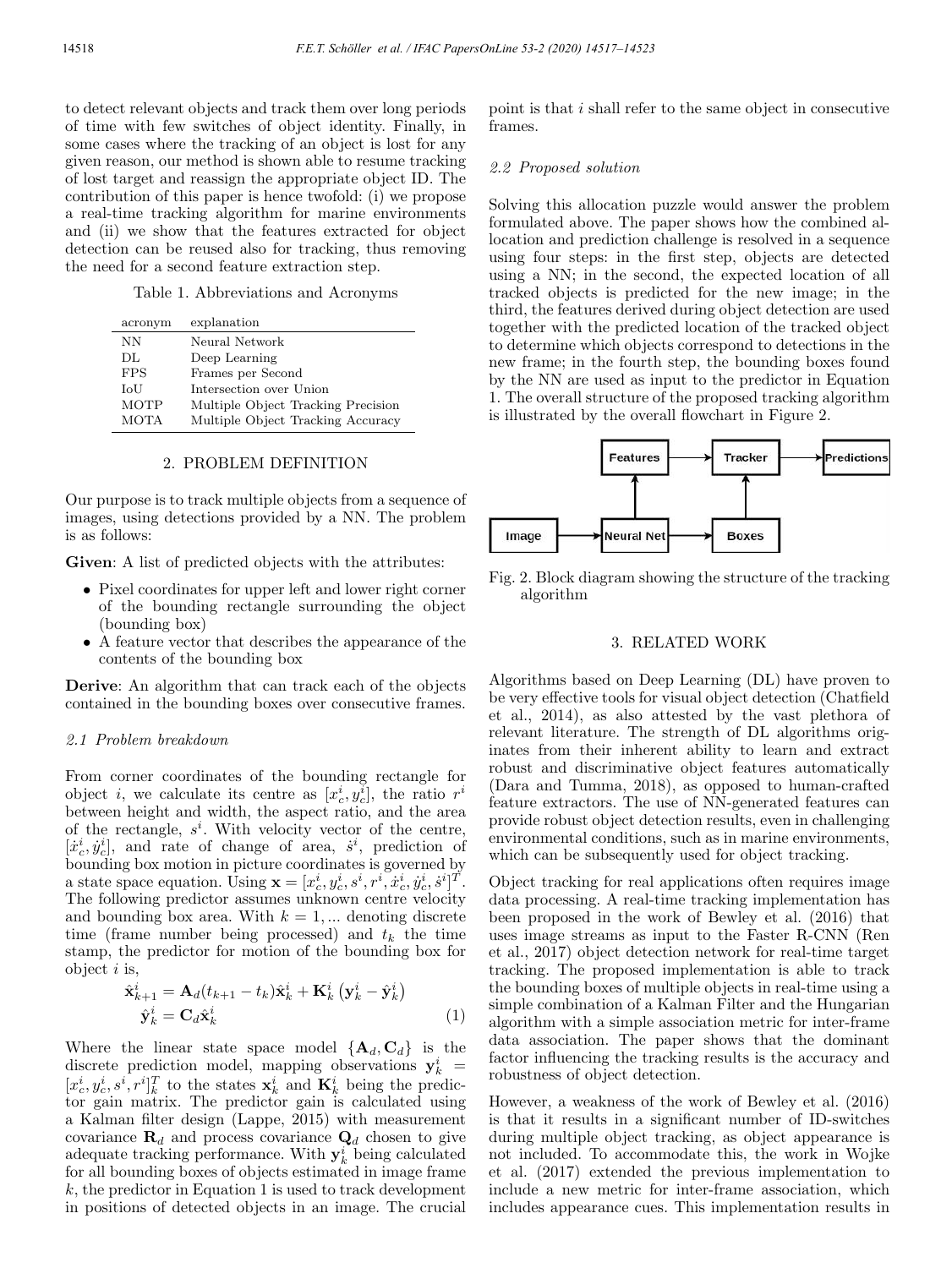fewer ID-switches, while retaining its simplicity and realtime operation. In principle, this work is similar to our approach, but Wojke et al. (2017) resizes the detections to a fixed size and applies a second NN to create a feature vector describing the objects. However, in a marine environment, there is an abundance of very small objects due to the large distances found at sea. Resizing small objects for feature extraction might give rise to problems, as local features become very sparse. Zou et al. (2019) use a similar approach, where the appearance of two detections is compared using a siamese network that decides whether two detections are of the same object. while overcoming the resizing problem, this approach will also affect computational speed as a separate network is used to extract features once more. The method presented in this paper reuses the features extracted during detection; this is an advantage, as the features for a given object must be describing for the detection to occur. Thus, the overall implementation is simpler and more efficient.

The algorithm of Henriques et al. (2015) is among the state of the art, real-time performing tracking algorithms. This algorithm relies on human-crafted features and focuses on detection of objects in consecutive frames. In contrast, the algorithm proposed in this paper uses a NN to automatically learn relevant features for each case. Furthermore, the work of Henriques et al. (2015) requires an initial bounding box indicating the object to be tracked, while our approach employs automatic detection and then tracking of objects detected.

Tracking multiple objects in a tracking-by-detection manner, as introduced by Wojke et al. (2017), was recently extended and adapted for use in various specific applications. Vehicle tracking and re-identification was addressed in the works of Tang et al. (2019) and Hou et al. (2019), where an additional low confidence track filtering step was incorporated. Furthermore, tracking of objects from drone-mounted cameras was the focus of Kapania et al. (2020) and Jadhav et al. (2020), providing reliable tracking solutions for specific application scenarios.

The analysis of related work indicates a literature gap with respect to efficient and reliable visual tracking implementations in challenging environmental conditions, in marine environments. All the above mentioned algorithms focus on very different application or test scenarios that do not suffer from problematic environment conditions to the same degree as the vessel navigation scenario considered in this paper.

# 4. METHOD

As described in the problem statement in Sec. 2, the algorithm proposed in this paper is used to perform tracking of objects detected by a NN. Following the findings in (Schöller et al., 2019), an appropriate neural network for object detection in a marine environment is RetinaNet (Lin et al., 2017). In short, RetinaNet works by extracting features from an image and shaping these into four so called feature maps, each containing features of different scales, by using a convolutional neural network in conjunction with a bounding box regression network, and a classification network. This means that large, more global, features will be present in one feature map, while

the more local features of smaller objects will be present in another. Each feature map is divided into a set of areas denoted anchors. The anchors are sent to the classification and regression network where the content of the anchor is classified. If the classification network determines that an object is present within the anchor area, a detection is made. The classification network classifies the content of the anchor box into a set of labels, e.g. ship or buoy, while the regression network optimises the fit of the anchor box to the contained object. The output of RetinaNet is therefore the coordinates of the bounding boxes containing the found objects together with their respective labels.

In order to have an algorithm providing situation awareness of the motion of surrounding objects, these need to be tracked and identified correctly from frame to frame after the objects in each frame are identified. The prediction step has to be incorporated such that the tracking algorithm is able to estimate the position of an object in case the NN does not find a previously tracked object due to e.g. occlusion.

The first step of the tracking algorithm is to match the detections in a newly acquired image with those already tracked from previous frames. A cost function for objects  $i$  and  $j$  is defined as,

$$
J_{i,j} = \alpha d_{s_{i,j}} + \beta d_{p_{i,j}} + \gamma (1 - I o U_{i,j})
$$
 (2)

where  $d_{s_{i,j}}$  is a similarity distance (see below),  $d_{p_{i,j}}$  is the Euclidean distance in image coordinates, normalised with relation to object diagonal and  $IoU_{i,j}$  is the IoU between object i and j. The  $\alpha$ ,  $\beta$  and  $\gamma$  terms are weighs of the three. The cost is only computed between objects of the same class, i.e. a ship does not suddenly become a buoy and vice versa. A new detection is matched with a previously tracked object by minimizing this cost function. If no match is found for a given detection, it is considered a new object, and is added to a list of tracked objects.

The similarity between two objects is found using feature matching. In this paper, the similarity between two objects is computed by comparing feature maps from the object detector. As the area obtained by the two objects in the feature maps seldom is the same, the feature maps of each object are converted to a fixed size before matching. The reshaped feature map is denoted the feature vector of the object.

The feature vector of an object is extracted by first locating an object in each of four feature maps, illustrated in Figure 3.

The four feature maps are illustrated in Figure 3. The width of each feature map is given as a fraction of the input image width, such that the widths of the four feature maps are  $\frac{1}{16}$ ,  $\frac{1}{32}$ ,  $\frac{1}{63}$  and  $\frac{1}{120}$  of the input image. Each feature map can be thought of as a 256 channel image, with each channel corresponding to the activation of a convolutional filter in the NN. The feature vector of a certain object is constructed by finding the average intensity of each channel in the feature maps, in the area corresponding to where the object is present, and then concatenating these into a vector, using global average pooling and concatenating. This action is described by Equation 3.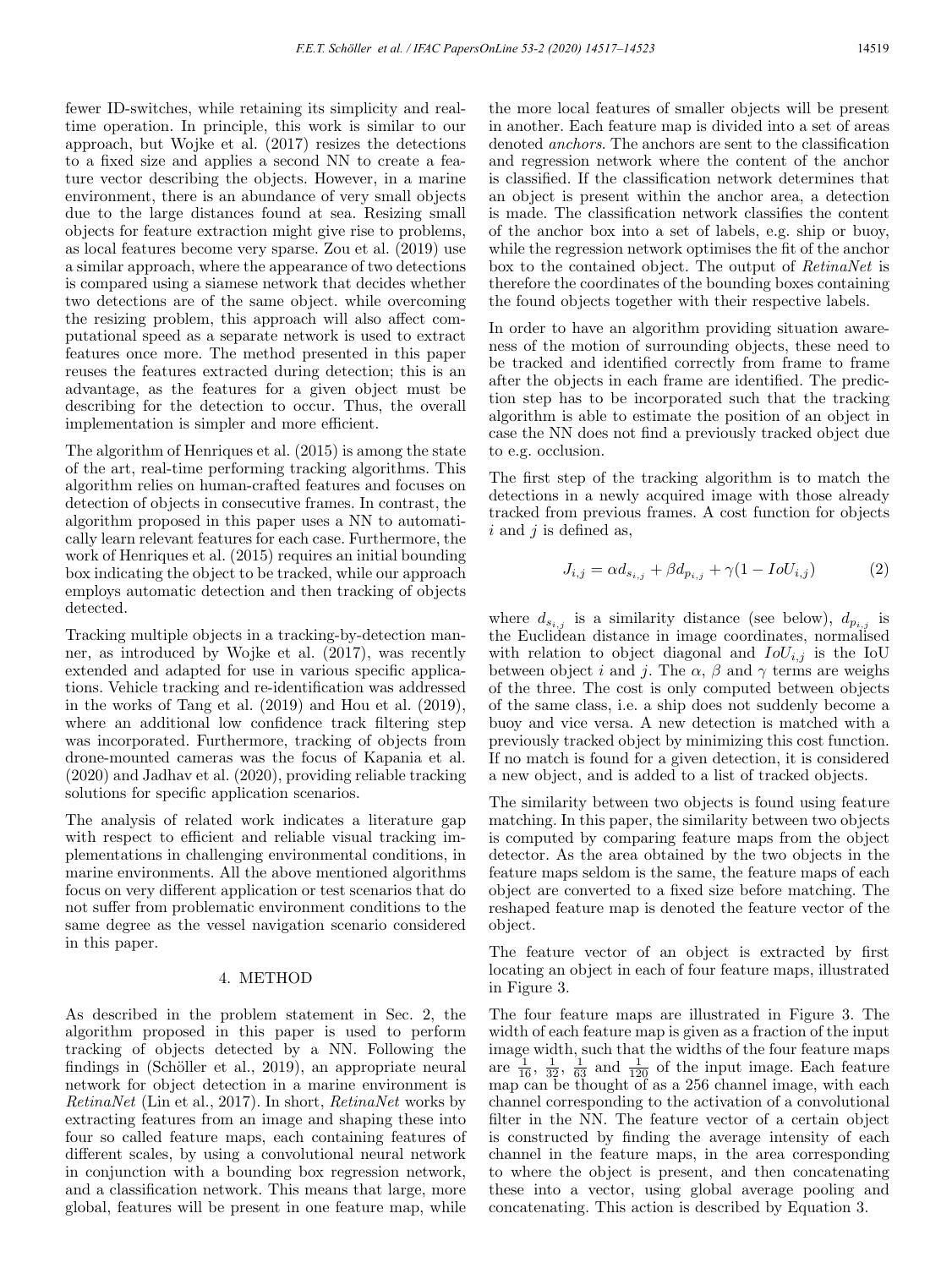

Fig. 3. Image of a ship along with the respective feature maps. The ship position in each feature map is highlighted by a green box

$$
f_{i,j,k} = \frac{1}{N_{i,j}} \sum_{\substack{[x_{i_1} \in M_{j_w}]} \sum_{\substack{[y_{i_1} \in M_{j_h}]}}^{[y_{i_1} \in M_{j_h}]} \sum_{\substack{F M_{j,k,xy}}}^{[x_{i_1} \in M_{j_w}]} \sum_{\substack{[x_{i_0} \in M_{j_w}]} \sum_{\substack{[y_{i_1} \in M_{j_h}]}}^{[x_{i_1} \in M_{j_k}]} \tag{3}
$$

$$
f_{i,j} = [f_{i,j,1}, f_{i,j,2} \dots f_{i,j,K}]
$$
  
\n
$$
f_i = [f_{i,1}, f_{i,2}, f_{i,3}, f_{i,4}]
$$
\n(4)

where  $f_{i,j,k}$  is the average feature of object i from feature map j in depth k,  $(x_{i_0}, y_{i_0})$  is the upper left corner of the bounding box of object  $i$  indexed by fraction of image width and height respectively,  $(x_{i_1}, y_{i_1})$  is the lower right corner of the bounding box of object i indexed by fraction of image width and height respectively,  $FM_{j_w}$  is the pixel width of feature map j,  $FM_{j_h}$  if the pixel height of feature  $\text{map } j, N_{i,j} = (x_{i_1} F M_{j_w}) - x_{i_0} F M_{j_w} \rfloor)(y_{i_1} F M_{j_h}) (y_{i_0}FM_{j_h}])$  is the pixels occupied by object i in feature map j,  $FM_{j,k,xy}$  is the feature value of feature map j at depth k in position  $(x, y)$ .  $f_{i,j}$  is the feature vector of object  $i$  composed from the features of feature map  $j$ up until the maximum depth  $K$ .  $f_i$  is the general feature vector of object i composed from all feature maps.

The similarity between two objects  $a$  and  $b$  with feature vectors a and b is expressed by the scalar product between unit vectors in directions of the two feature vectors. In Equation 6,  $d_{s_{a,b}}$  is often referred to as the cosine distance, although it is not a measure of distance, it does not meet the triangle inequality for example, but is a measure of similarity in direction of the two feature vectors.

$$
d_{s_{a,b}} = 1 - \frac{f_a \cdot f_b}{||f_a|| \, ||f_b||} \tag{6}
$$

A measure  $d_{p_{i,j}}$  is found using the Euclidean distance in image plane between centre of a detected object and the predicted centre position of a tracked object. In order to calculate this, we need to predict the position of all tracked objects in the next image to come. This is done using the predictor presented in Equation 1. The  $\bf{K}$  matrix is implemented as a conventional linear Kalman filter. The implementation adopted in this work is that of (Bewley et al., 2016). This predictor estimates the bounding box

velocity allowing the bounding box velocity to change as an object changes distance to the viewpoint, in this case own vessel.

Finally, a measure  $(1 - IoU_{i,j})$  is calculated from the IoU between objects  $i$  and  $j$ . This means that if the bounding box of objects  $i$  and  $j$  has overlap, this measure contributes with a low cost to the matching.

If a detection is matched with a tracked object, the detected bounding box is used to update the Kalman filter. If no detection is matched with an object, the Kalman filter will keep predicting the position of the object for a set number of frames before it is deleted from the list of objects in view.

After the cost is computed for each set of tracked objects and detections, the matching pairs are found by solving the linear assignment problem.

# 5. RESULTS

This section presents an evaluation of the proposed tracking algorithm. The method will be evaluated against the SORT tracker of Bewley et al. (2016), as the Kalman filter used in the proposed method is based on the SORT tracker.

The suggested tracker will be evaluated using the metrics MOTA and MOTP (Bernardin and Stiefelhagen, 2008), number of ID switches, precision and recall.

MOTA is defined as follows:

$$
MOTA = 1 - \frac{\sum_{t}(m_t + fp_t + mme_t)}{\sum_{t}g_t} \tag{7}
$$

where  $m_t$  is the number of missed objects at time t,  $fp_t$  is the false positives at time t,  $mme_t$  is the number of missed detections at time  $t$  and  $g_t$  is the number of ground truth objects at time t. MOTA is a general measure of how able a tracker is at keeping accurate trajectories, independent of its ability to estimate object position compared to ground truth.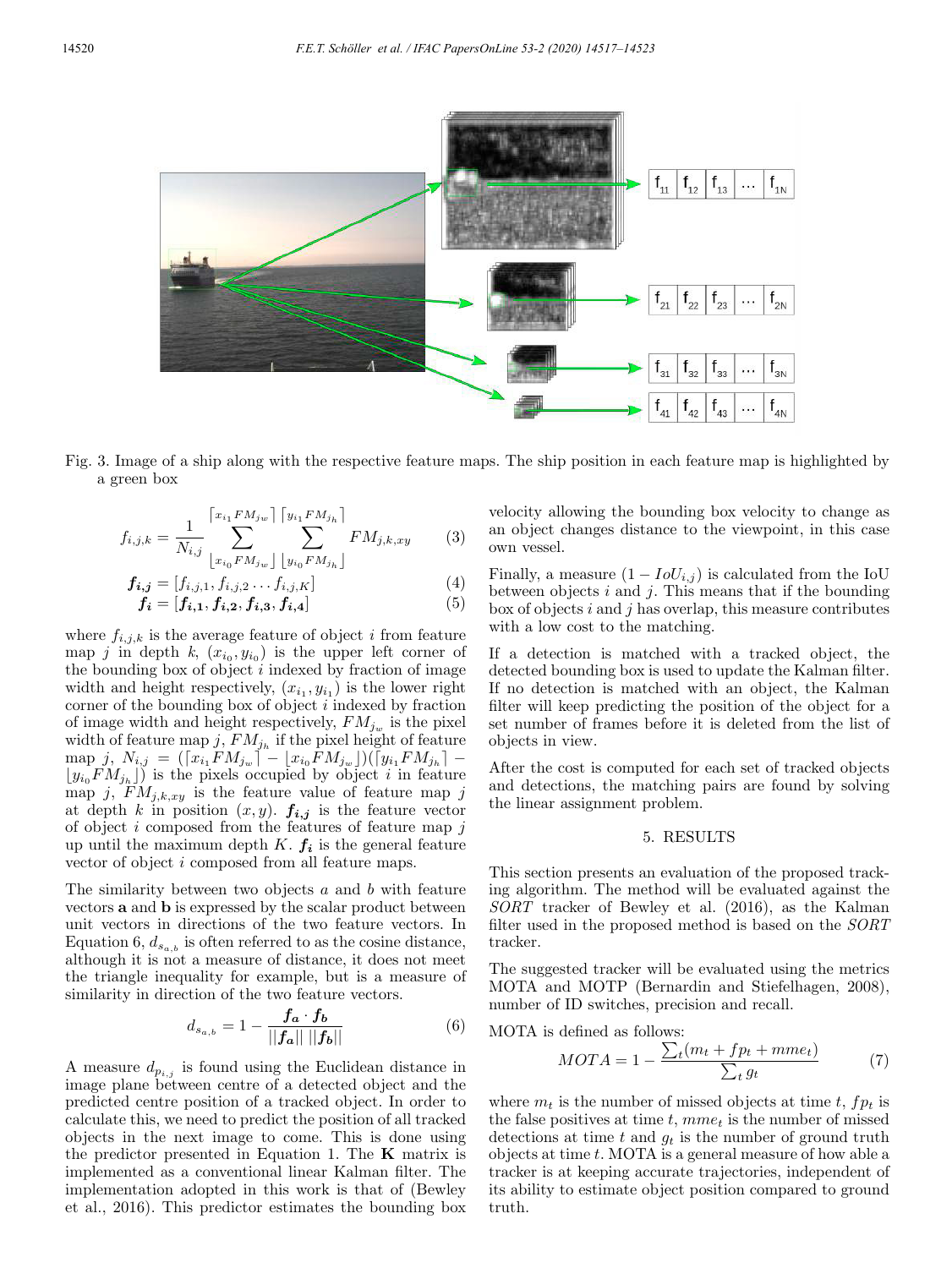

Fig. 4. Cropped example of an annotated image from the data set. Objects are far away and are therefore rather small in most images.



Fig. 5. The cosine distance between feature vectors in four consecutive images.

MOTP is defined as:

$$
MOTP = \frac{\sum_{i,t} d_{i,t}}{\sum_{t} c_t} \tag{8}
$$

where  $d_{i,t}$  is the distance between the object  $o_i$  and its match and  $c_t$  is the number of matches at time t. MOTP is therefore the total positioning error averaged by the number of matches. MOTP describes a trackers ability to estimate the position of an object regardless of trajectory accuracy.

Finally, precision and recall are defined as:

$$
precision = \sum_{t} \frac{c_t}{c_t + fp_t}
$$

$$
recall = \sum_{t} \frac{c_t}{c_t + mme_t},
$$
(9)

Precision describes the ratio between true predictions and all predictions, while recall describes the probability to detect an object.

The suggested method is evaluated on a sequence of selfannotated images acquired on-board a ferry in the South Funen archipelago in Denmark. The sequence consists of 337 images with a resolution of  $1440 \times 1080 \text{px}$ , containing 2208 instances of objects. The sequence also includes multiple occlusions, e.g. a ship being occluded by another ship for 9 frames. The NN used for object detection was trained on similar data, with the testing sequence not

being included in the training. An example image from the sequence is shown in Figure 4.

A predicted tracking is determined to be true if the IoU between the predicted object and a ground truth box is above 0.2. The relatively low threshold is set as such because of the abundance of small objects in the evaluation sequence due to objects being far away. During evaluation, the proposed method will use a weighting of  $\alpha = 0.2$ ,  $\beta = 1$ and  $\gamma = 0.4$  for the cost function presented in Eq. 2.

Table 2. Results for (Bewley et al., 2016) (SORT), a features-only variant (Features) and the full proposed algorithm (Proposed).

|                       | MOTA MOTP Switch P R                 |            |      |                    |                       | <i>FPS</i> |
|-----------------------|--------------------------------------|------------|------|--------------------|-----------------------|------------|
| $\operatorname{SORT}$ | $\begin{array}{ c} 0.58 \end{array}$ | $\bf 0.36$ | 48   | $0.79$ $0.81$ 14.3 |                       |            |
| Features $\Big  0.62$ |                                      | 0.37       | - 39 |                    | $0.804$ $0.85$ $13.7$ |            |
| Proposed   $0.70$     |                                      | 0.37       | - 35 |                    | $0.83$ $0.89$ $13.7$  |            |

Table 2 shows that the proposed method outperforms the SORT tracker in all measures but speed and MOTP, however the method proposed in this paper is only slightly slower. Using only feature matching, i.e setting  $\alpha = 1, \beta =$ 0 and  $\gamma = 0$  in Equation 2, the algorithm still outperforms the SORT tracker, in terms of MOTA, number of IDswitches, precision and recall. This indicates that feature matching alone is a relatively good matching scheme for tracking.

In the above table, FPS is calculated after the object detection step, thereby only measuring the time taken for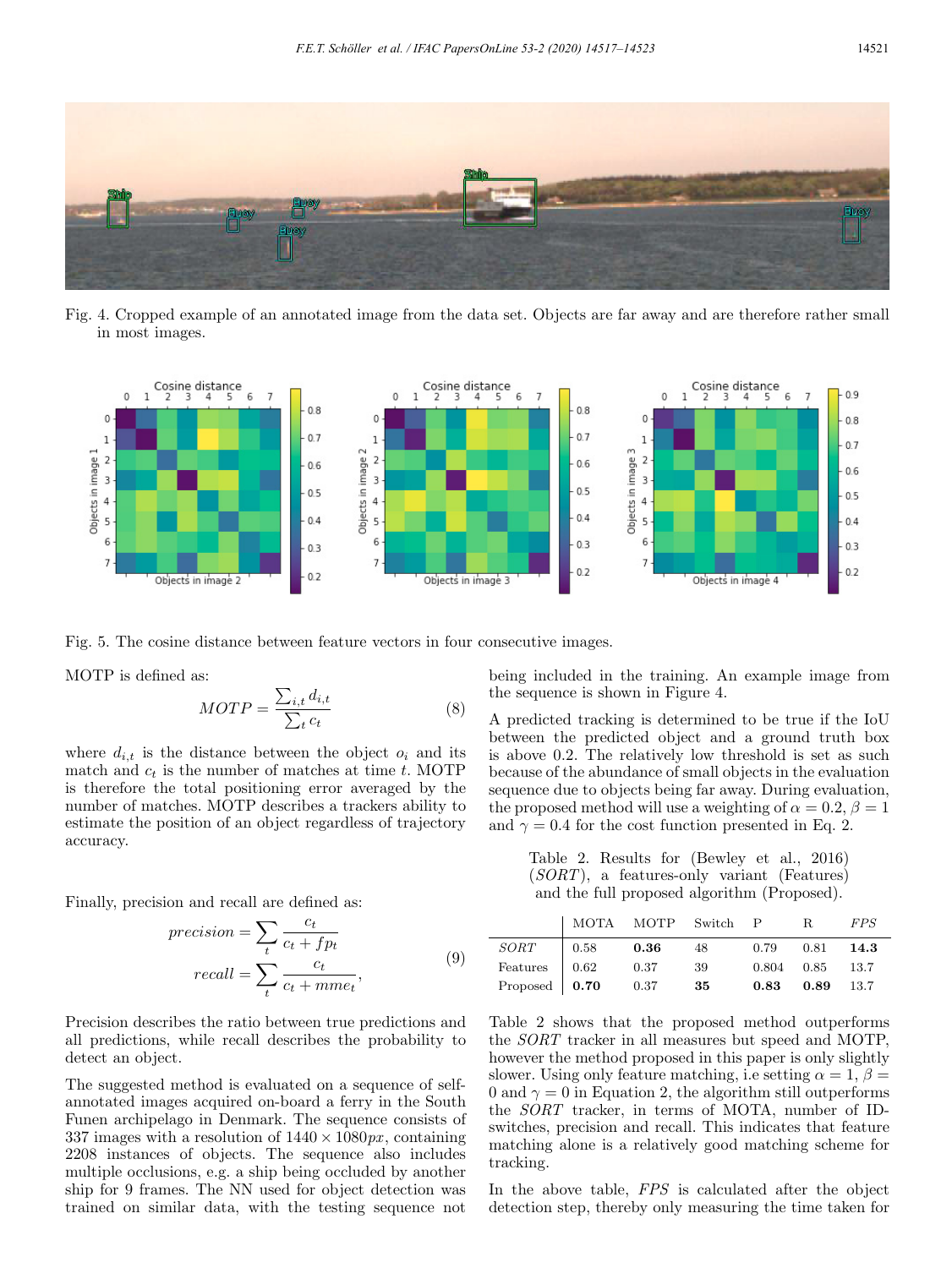tracking. Note that there is only a slight drop in FPS when including feature matching. This is a result of the features already being computed from the object detection. Therefore, it is only necessary to form the feature vector, which was found to take 0.49 ms. This method is significantly faster than other methods utilizing feature matching for tracking, e.g. the deepSORT tracker in which feature extracting takes 30 ms on a Nvidia GeForce GTX 1050 GPU Wojke et al. (2017).

It is furthermore relevant to look into the percentage of lifetime, i.e. an objects appearance in the data set, that was successfully tracked by the proposed algorithm. Such an analysis elucidates the tracker's ability to keep long tracks. Table 3 shows, for 12 indicative objects, that most of them are tracked for more than 80% of their lifetime, and few objects are tracked for less than 20%. The lost objects are mostly very distant vessels in the sequence which are only within view for a short period of time.

# Table 3. Percentage of lifetime tracked by the proposed algorithm.

|                   | TOTAL $>80\%$ 20-80% <20% |  |  |
|-------------------|---------------------------|--|--|
| $\#$ Objects   12 |                           |  |  |

Another relevant measure is the number of fragmentations. This is the amount of times a track is lost. For the proposed method, the number of fragmentations is 44. As it was found that the number of ID-switches was 35, the percentage of lost tracks that are picked up again with the right ID is 20%.

The similarity distance between all objects in one image and the next are illustrated in Figure 5, where it is seen that feature matching indeed contributes to the tracking, as a low cosine distance is apparent diagonally. The figure also illustrate the need for a Kalman filter to utilise position, as some objects have a low similarity distance to more than one other object.

One advantage of a tracking algorithm is that when looking at a sequence of images, the backbone object detection network might miss a target that the tracker is still able to follow, thereby increasing the recall for a sequence. To assess this increase, the object detection network is evaluated on the sequence, disabling tracking. This yields a recall of  $r = 0.821$  or a missed detection probability of 17.9%. With the proposed tracking method, this is reduced to 11% missed detections.

Finally, it is noted that tracking results depend heavily on the quality of the object detection step. Evaluating tracking using a detection network that was trained on data, which include the tracking sequence, yields the results presented in Table 4.

Table 4. Results using a network that has been trained on the evaluation sequence

|                       | MOTA MOTP Switch P R |            |      |      |                      | <i>FPS</i> |
|-----------------------|----------------------|------------|------|------|----------------------|------------|
| SORT                  | $\vert 0.9$          | 0.29       | - 16 |      | $0.93$ $0.98$ 14.3   |            |
| Features $\Big  0.9$  |                      | 0.29       | 10   |      | $0.92$ $0.98$ $13.7$ |            |
| Proposed $\vert$ 0.93 |                      | $\bf 0.28$ | - 5  | 0.94 | $0.99$ 13.7          |            |

# 6. CONCLUSIONS

This paper proposed a novel method for tracking of objects that have been detected by a convolutional neural network. Using feature matching together with a Kalman filter predictor, the method showed promising results. This was due to the reuse of the features computed during the detection step of the NN, thereby increasing throughput compared to other methods, which compute new features during tracking. Evaluating the tracking method in a marine environment showed that the proposed method performed as desired with a low number of ID-switches and a high frame rate.

# ACKNOWLEDGEMENTS

This research was sponsored by the The Danish Maritime Fund, Orients Fund and the Lauritzen Foundation through the ASAN project and bny the same foundations and the Danish Innovation Fund through the ShippingLab project, grant 8090-00063A, (the Work Package on Autonomy).

## REFERENCES

- Bernardin, K. and Stiefelhagen, R. (2008). Evaluating multiple object tracking performance:the clear mot metrics. EURASIP Journal on Image and Video Processing. doi:doi:10.1155/2008/246309.
- Bewley, A., Ge, Z., Ott, L., Ramos, F., and Upcroft, B. (2016). Simple online and realtime tracking. 2016 IEEE International Conference on Image Processing (ICIP). doi:10.1109/icip.2016.7533003.
- Blanke, M., Hansen, S., Stets, J.D., Koester, T., Brøsted, J.E., Llopart Maurin, A., Nykvist, N., and Bang, J. (2019). Outlook for navigation – comparing human performance with a robotic solution. In Proc. of ICMASS'2018. SINTEF Academic Press. URL http://hdl.handle.net/11250/2599009.
- Chatfield, K., Simonyan, K., Vedaldi, A., and Zisserman, A. (2014). Return of the Devil in the Details: Delving Deep into Convolutional Nets. In British Machine Vision Conference. doi:10.5244/C.28.6.
- Dara, S. and Tumma, P. (2018). Feature extraction by using deep learning: A survey. In Second International Conference on Electronics, Communication and Aerospace Technology (ICECA), 1795–1801. doi: 10.1109/ICECA.2018.8474912.
- Henriques, J.F., Caseiro, R., Martins, P., and Batista, J. (2015). High-speed tracking with kernelized correlation filters. IEEE Transactions on Pattern Analysis and Machine Intelligence, 37, 583–596.
- Hou, X., Wang, Y., and Chau, L. (2019). Vehicle tracking using deep sort with low confidence track filtering. In 2019 16th IEEE International Conference on Advanced Video and Signal Based Surveillance (AVSS), 1–6.
- Jadhav, A., Mukherjee, P., Kaushik, V., and Lall, B. (2020). Aerial multi-object tracking by detection using deep association networks. In 2020 National Conference on Communications (NCC), 1–6.
- Kapania, S., Saini, D., Goyal, S., Thakur, N., Jain, R., and Nagrath, P. (2020). Multi object tracking with uavs using deep sort and yolov3 retinanet detection framework. In ACM Workshop on Autonomous and Intelligent Mobile Systems. Association for Computing Machinery (ACM). doi:10.1145/3377283.3377284.